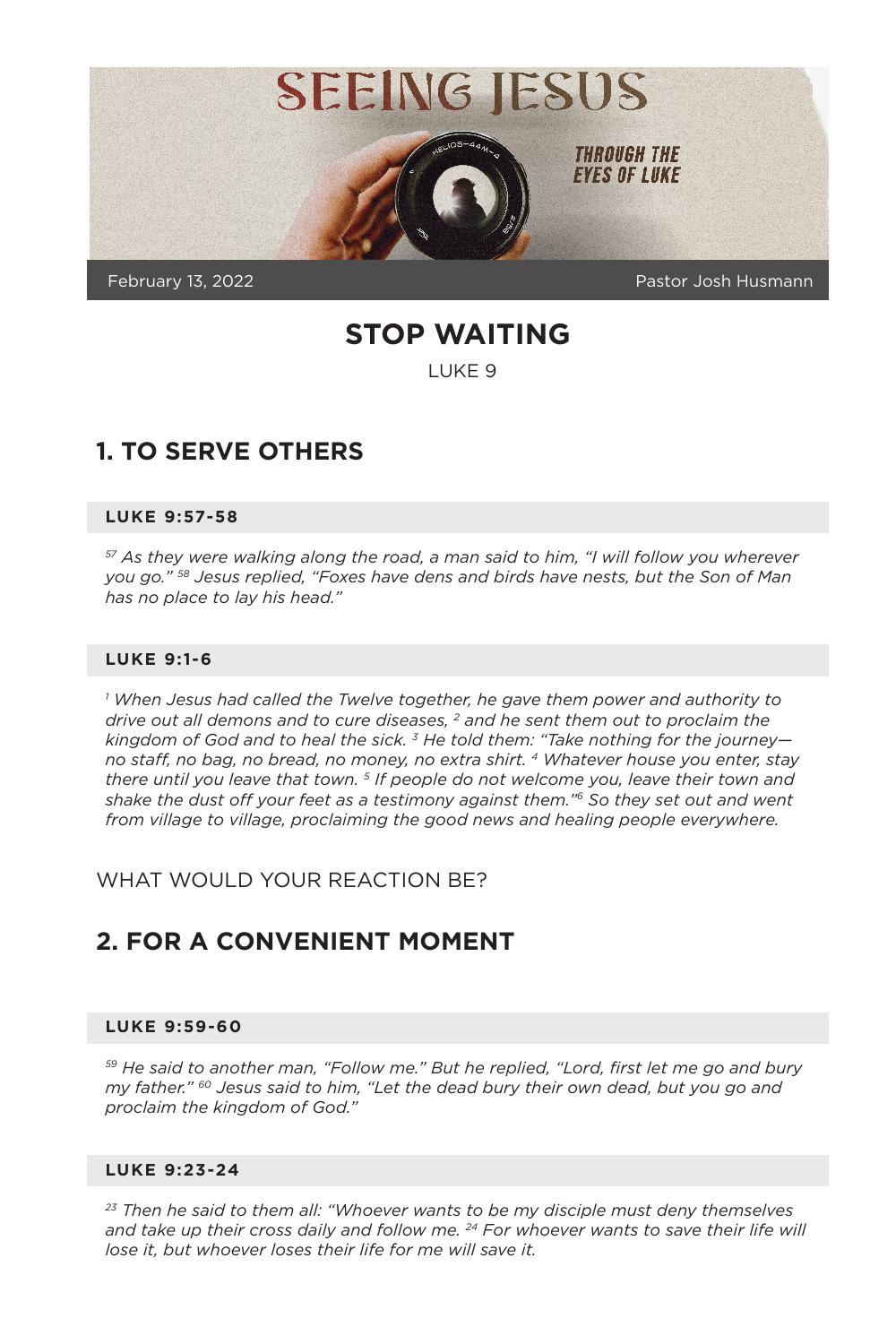#### **GALATIANS 2:20**

<sup>20</sup> I have been crucified with Christ and I no longer live, but Christ lives in me. The life I *now live in the body, I live by faith in the Son of God, who loved me and gave himself for me.*

### **STOP WAITING TO:**

- 1. READ THE BIBLE
- 2. FIND COMMUNITY AND LIVE ON MISSION
- 3. SERVE OTHERS
- 4. COMMIT TO A LOCAL CHURCH

### **3. ON YOUR "FIRST LET ME..." LIST**

#### **LUKE 9:60-62**

*60 Jesus said to him, "Let the dead bury their own dead, but you go and proclaim the kingdom of God." 61 Still another said, "I will follow you, Lord; but first let me go back and say goodbye to my family." 62 Jesus replied, "No one who puts a hand to the plow and looks back is fit for service in the kingdom of God."*

#### **1 KINGS 19:19-20**

*19 So Elijah went from there and found Elisha son of Shaphat. He was plowing with twelve yoke of oxen, and he himself was driving the twelfth pair. Elijah went up to him and threw his cloak around him. 20 Elisha then left his oxen and ran after Elijah. "Let me kiss my father and mother goodbye," he said, "and then I will come with you." "Go back," Elijah replied. "What have I done to you?"*

### ARE YOU FIT FOR SERVICE IN THE KINGDOM OF GOD?

#### **LUKE 9:22-24**

*22 And he said, "The Son of Man must suffer many things and be rejected by the elders, the chief priests and the teachers of the law, and he must be killed and on the third day be raised to life." 23 Then he said to them all: "Whoever wants to be my disciple must deny themselves and take up their cross daily and follow me. 24 For whoever wants to save their life will lose it, but whoever loses their life for me will save it.*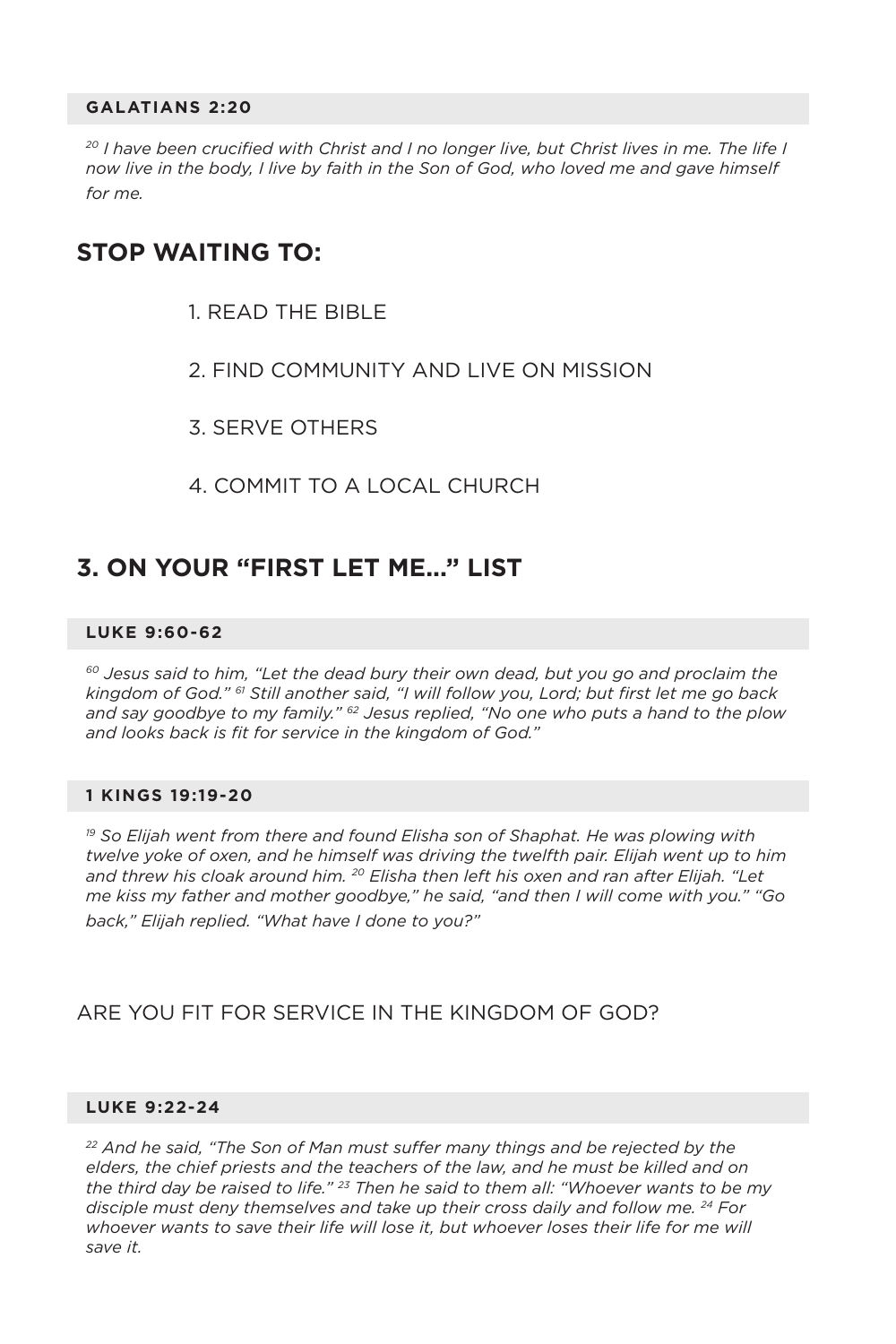# STUDY GUIDE LUKE 12-13 WEEK 6

*This Study Guide provides a daily reading plan to read through the Gospel of Luke on your own during the week. The following questions are provided for your personal reflection and application and for you to discuss with your family, friends, and Life Group. While the sermons will not be able to cover every passage in Luke, the Study Guide and daily readings will. If you are missing any Study Guides, they are available at the Connect Center or online with the sermon archives each week.*

## OPEN UP

When have you taken a risk and stood for Jesus in a public way? What happened?

### DAY 1: READ LUKE 12:1-12

What warnings (vv. 1-3) does Jesus issue the disciples?

How does hypocrisy work like yeast?

Why does Jesus encourage his disciples to fear, yet be fearless (vv. 4-7)?

What does Jesus teach about the believer's security when facing human oppression (vv. 11-12)?

## DAY 2: READ LUKE 12:13-34

How pervasive is the attitude, "Take life easy; eat, drink and be merry" (v. 19) in our society? How can this attitude affect your relationship with God?

With what part of this parable can you relate? What parts make you uncomfortable?

What does Jesus teach here about seeking the kingdom of God?

How would your life be different if you lived the way Jesus sets forth in this passage?

### DAY 3: READ LUKE 12:35-59

How are "watching" and "waiting" used in this passage?